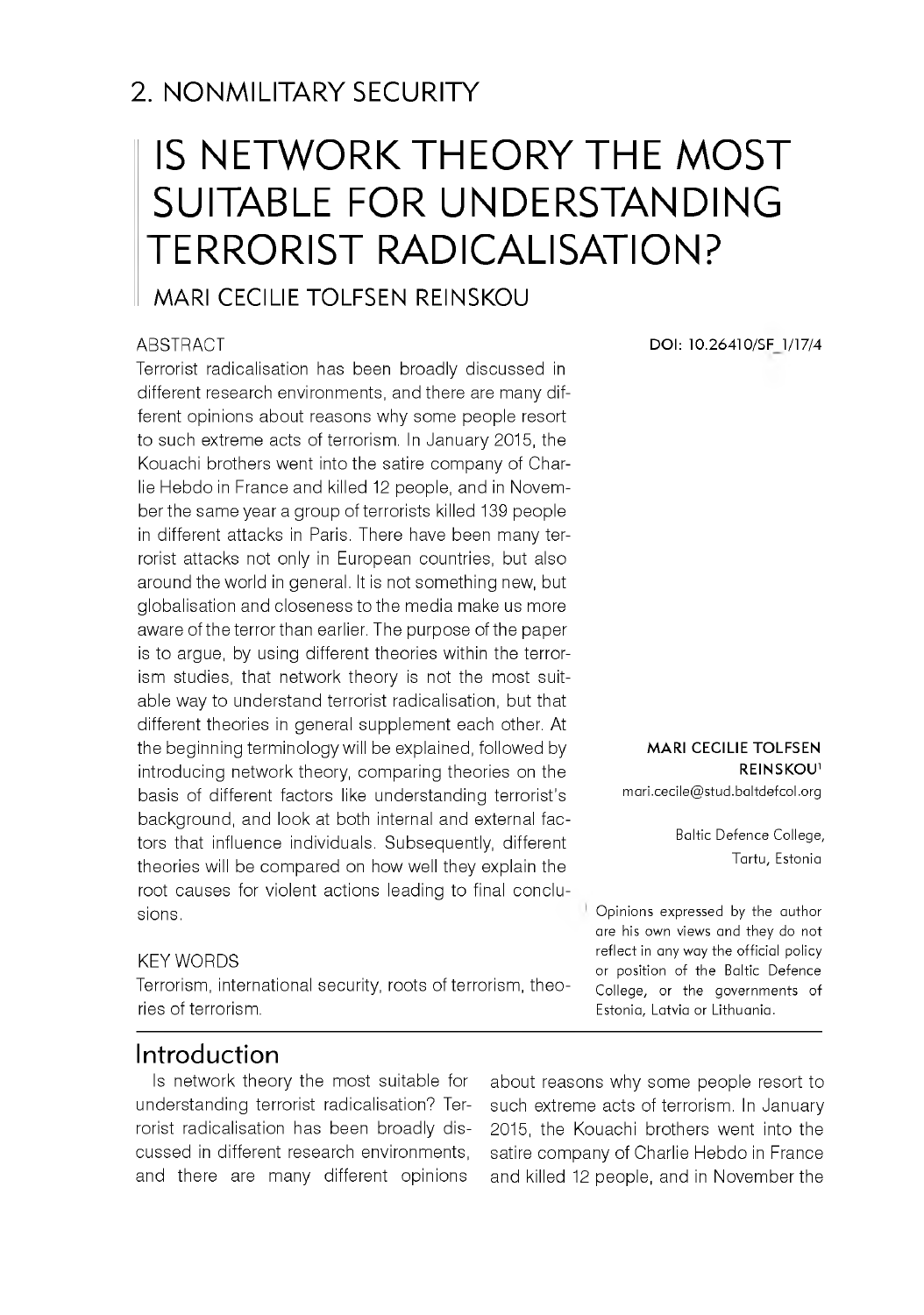same year a group of terrorists killed 139 people in different attacks in Paris. There have been many terrorist attacks not only in European countries, but also around the world in general. It is not something new, but globalisation and closeness to the media make us more aware of the terror than earlier. Video transmission of terror attacks, photos of victims and terrorists are shown almost daily in the media. A question to ask is why or how did these perpetrators turn into violent terrorists? It is not an easy answer or a clear understanding of why some people become terrorists, and some of them do not.

The purpose of this paper is to argue, by using different theories within the terrorism studies, that network theory is not the most suitable way to understand terrorist radicalisation, but that different theories in general supplement each other. The way they supplement each other is because researchers explore different aspects of radicalisation, use different methods, and the objects they study are also different. Some researchers focus more or less on different levels, such as individual, group or state levels. At the beginning, I will clarify some terminology, introduce network theory, compare theories on the basis of different factors like understanding terrorist's background, and look at both internal and external factors that influence individuals. Further on I will compare the different theories on how well they explain the root causes for violent actions, and finally make a conclusion in order to answer the main question: Is network theory the most suitable for understanding terrorist radicalisation?

## Terminology and structure

A word *terrorism* is not clarified properly within the area of research, and there is no universally acceptable definition of the term. Because of that, it is also challenging to agree on a unified *terrorist profile,* what kind of traits are typical of terrorists. In Kleinmann's book, a scholar Walter Laqueur expresses his understanding of the term terrorism as follows: 'many terrorisms exist, and their character changes over time and from country to country. The endeavour to find a *generic theory* of terrorism, one overall explanation of its roots, is afutile and misguidedenterprise'(Kleinmann, 2012, p. 280). As Laqueur explains, there is not only one clear definition of the term terrorism. In one way we can look at terrorism as *activities,* asymmetric attacks from violent radical groups or individuals in order to accomplish a goal. In some discussions one can say that it is a poor man's weapon. One person alone, or together with others can cause huge disasters without a lot of resources. Terrorism is inexpensive and considered to be a simple method. One goal of terrorism is to change the environment, and terrorism uses means like deterrence and destruction in order to accomplish that. It is sad that in many ways deterrence does not work. An example is the polarisation and protectionism happening in Europe and other countries.

In this paper I will use sources and theories based on studies of global Salafi Jihad, other social movements and use findings that focus more on psychological aspects. Salafi Jihad is considered to be Islamic extremism associated with Wahhabism and Salafism, but the latter two directions do not support terrorism (McCauley and Moskalenko, 2011, p. 5). The Jihadists use violent actions in order to spread and turn the environment back to what the persons think is true Islam. The consequence of their beliefs is that everyone else, having another opinion or belief is regarded as enemies. The challenge is that the movement is global, and as mentioned earlier, violent attacks can happen all around the world.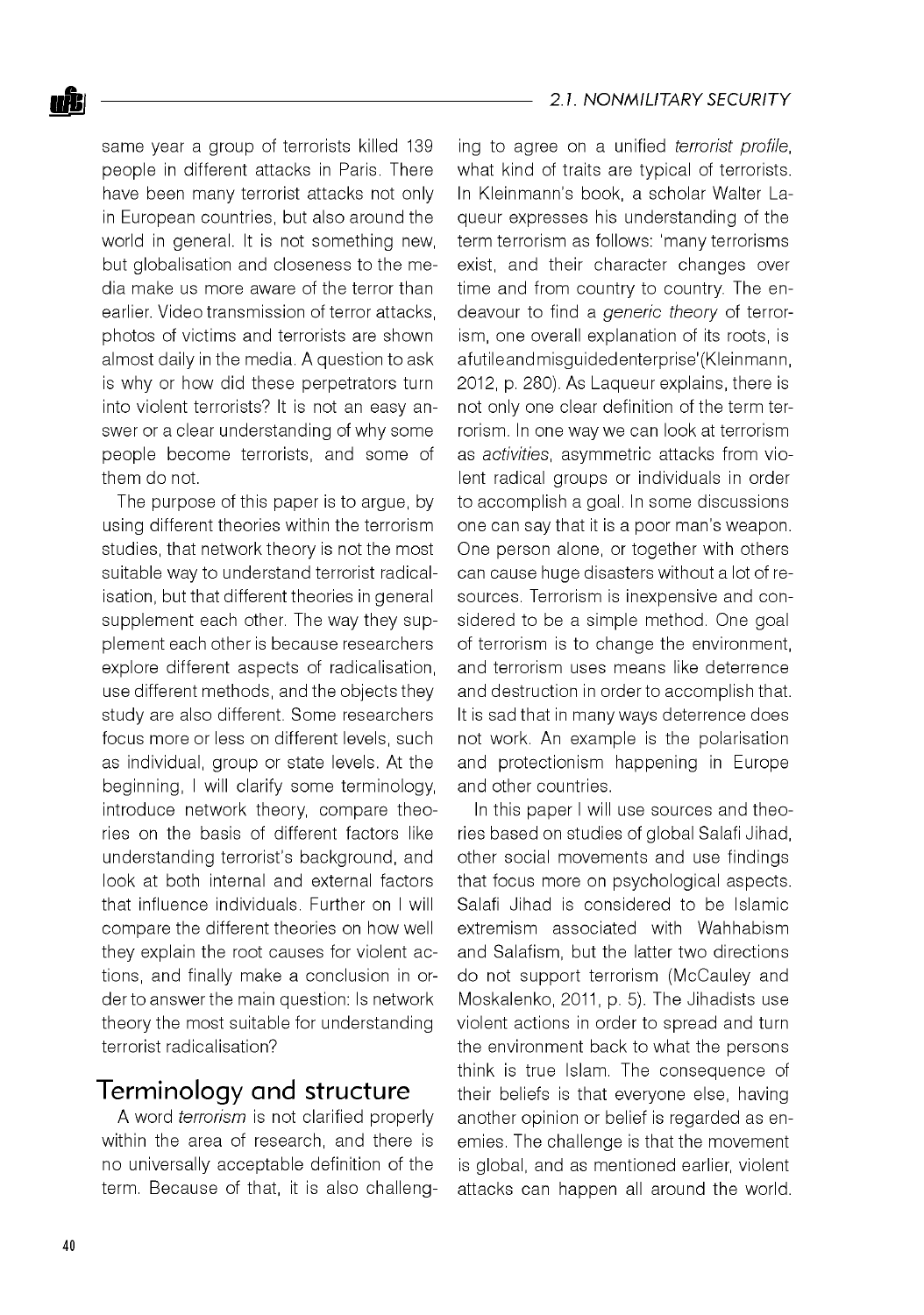The essence in the social movement is that some people sacrifice themselves for a greater good, in a belief that is more important than the person himself/herself.

In order to study terrorism, one need to look at the process of becoming a terrorist. Radicalisation can be seen as a process where a person or a group is becoming convinced that their belief and values are the superior ones, and that they have to change the status quo in order to achieve this new status or environment. It is useful to make some distinctions between radicals; those people holding radical ideas, and violent radicals, those holding radical ideas and turn their beliefs into violent actions. Some even have the opinion of seeing radicalisation as the pathway to terror. In this paper radicalisation will be understood as violent activities, such as terrorism. In Scott Kleinmann's book, a terrorism expert Peter Neumann describes violent radicalisation as; 'changes in attitude that lead towards sanctioning and, ultimately, the involvement in the use of violence for a political aim' (Kleinmann, 2012, p. 282).

#### Network theory

A network theory approach is mainly a study of social networks, which provides a distinctive focus on social relations such as patterns of relationships. It can be studied how these patterns of network ties can be linked to other patterns of network, and can be analysed to find patterns of how decision-making is happening within a group or network (Kilduff and Tsai, 2003, p.19). The approach includes the studies of the connections and influences within different structures like terrorist networks, such as studies by the researcher Marc Sageman. Some researchers criticise network theory for being a collection of methods and that it contains or borrows other theories such as statistical comparison and psychological theories (Kilduff and Tsai, 2003, p. 37). Network theory shifts the level of analysis from the established hierarchical group to *horizontal networks*. The study concentrates more on horizontal rather than hierarchical ties (Pedahzur and Perlinger, 2006, p.1989). Traditional hierarchies are based on top-down management, while networks are decentralized with decision-making and action dispersed among multiple actors. These actors may hold a high degree of local autonomy. Although hierarchy in a traditional sense is absent from the network, the boundaries between networks and hierarchies are not always clear. 'Networks are never managed by single central authority' (Eilstrup-Sangiovanni and Calvert, 2008, p. 12). Another criticism is from Anja Dalgaard-Nielsen. She states that the scholars of network theory or social networks lack real explanations because they do not gain access to individuals personally involved in radical groups. Her opinion is that the network researchers rely on interview objects like community leaders and outcome from other person's interviews, like social workers in the field (Dalgaard-Nielsen, 2010).

## Terrorist's background

Looking into the substance and explanations of understanding violence, it is true that the explanations concerning why some people use violence have become a controversial topic, particularly among researchers in the area. Many researchers have various theories as to why some people resort to violent activity, such as terrorism. The root causes to become violent have been discussed for years and they include explanations like poverty, trauma, ignorance and madness, the understanding that only *mad* people are capable of taking another person's life (Sageman, 2004, p. 80). Network theory and the study of social networks offer an important insight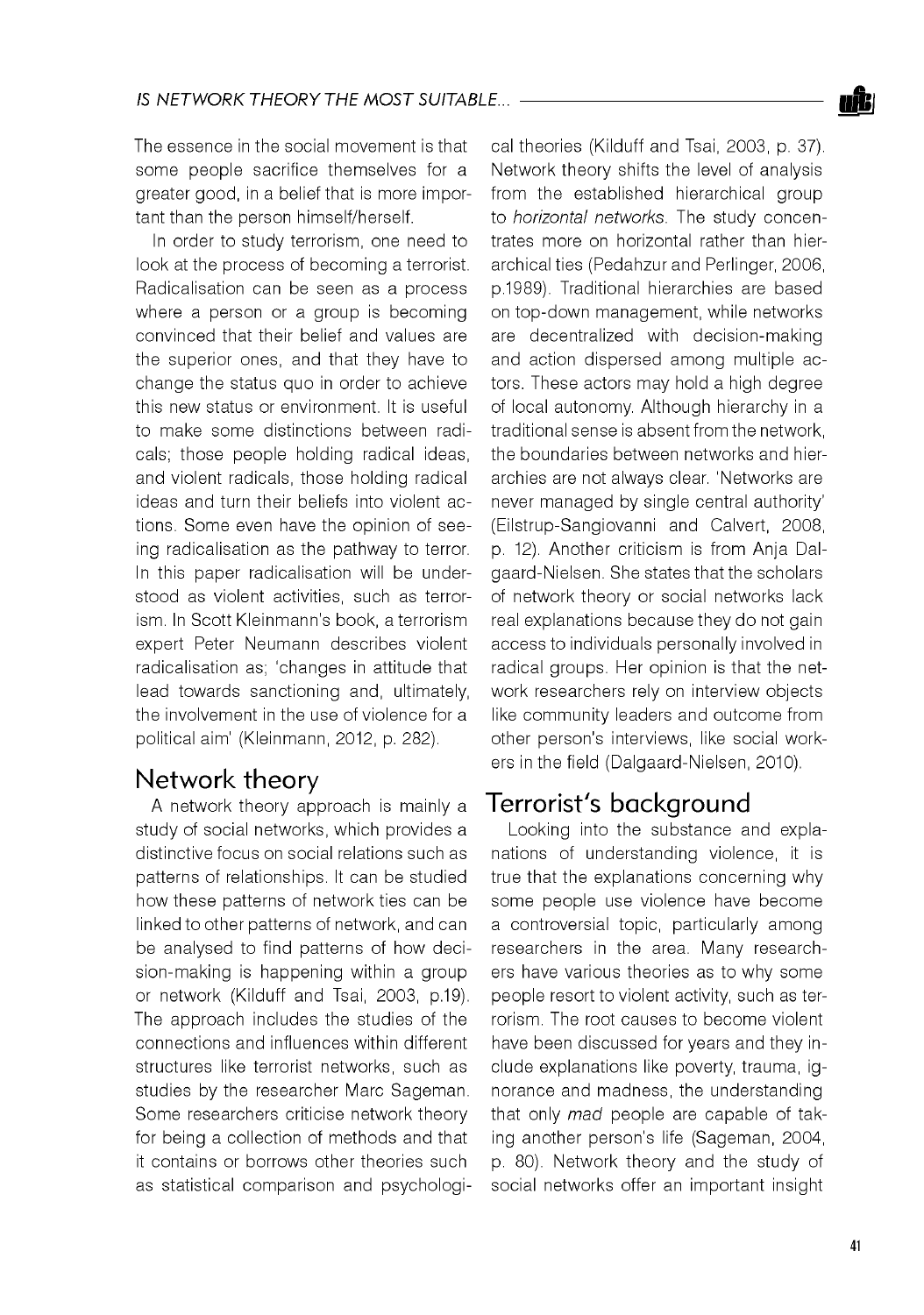into understanding the radicalisation and recruitment process in general, and especially how young Muslims around the world join these networks. The theory has a focus on *who you know,* and underline the importance of group processes and socialisation. Sageman and another scholar Wiktorowicz advocate that the social networks are the ones that transmit radical ideas, and that violent radicalisation takes place within smaller groups, where bonding, peer pressure, and indoctrination gradually change the individual's view of the worlds (Dalgaard-Nielsen, 2010, p. 801). Marc Sageman provides a good overview of the different terrorist networks around the world, and explains the power and compulsion within a group. On the other hand, the theory is limited to explaining why they use violence in order to accomplish their goal.

Looking especially at the work of Sageman, we discover that among a study of 132 terrorists, over 60% had some kind of college education and the leadership which is represented by 80%, 20% of the leaders have doctorate degrees (Sageman, 2004, p. 75). It actually shows that these terrorists are more educated than average people worldwide, and that they often come from completely average family relationships, standards and economic security. Sageman also concludes that terrorists are surprisingly normal in terms of mental health (Sageman, 2004, p. 83). This research by Sageman surpasses the former explanations that some people become terrorists because of poverty and madness. Another researcher, Jitka Malečková also gives the same explanation as Sageman as regards the statement that terrorists do not necessary come from a poor background. Malečková states that; 'One of the major criticisms of the inference that poverty is not a root cause of terrorism because terrorists are less likely to come from impoverished background than their non-terrorist countrymen is that terrorists may act out of concern for their poor countrymen or other disadvantaged groups of population, not out of their own personal desperation' (Borgo, 2005, p. 36). This statement can be understood that there is not anything wrong with their mental health, but can immediate show that they can have the ability to care for their own countrymen, those who believe in the same understanding of how the world should be like.

Even though here are still some scholars who explain that lack of opportunities and poverty still has a place among the potential causes of terrorist activities. In Malečková's conclusions she says that; 'research suggest that neither the participants nor the adherents of militant activities in the Middle East are recruited predominantly from the poor' (Borgo, 2005, p. 41). Further on, she also states that there is no evidence from her group's research on both individual and national level that there is any direct linkage between poverty and terrorism (Bi rgo, 2005, p. 41). Her statements also add up and support Sageman's findings. A distinction between Malečková and Sageman is that Sageman lacks the explanations as regards different levels, while Malečková expresses the levels better in her studies.

The results from these arguments give us a picture that there has been a change of understanding when it comes to discussing the background of terrorists, their level of education, also mental health, that they do not act only because of poverty or madness. They can also act violently because they care for others who have the same belief and common understanding of what is important. On the one hand, the study of terrorist networks gives us an understanding of the terrorist's background, that they come from educated societies, and that poverty in itself does not represent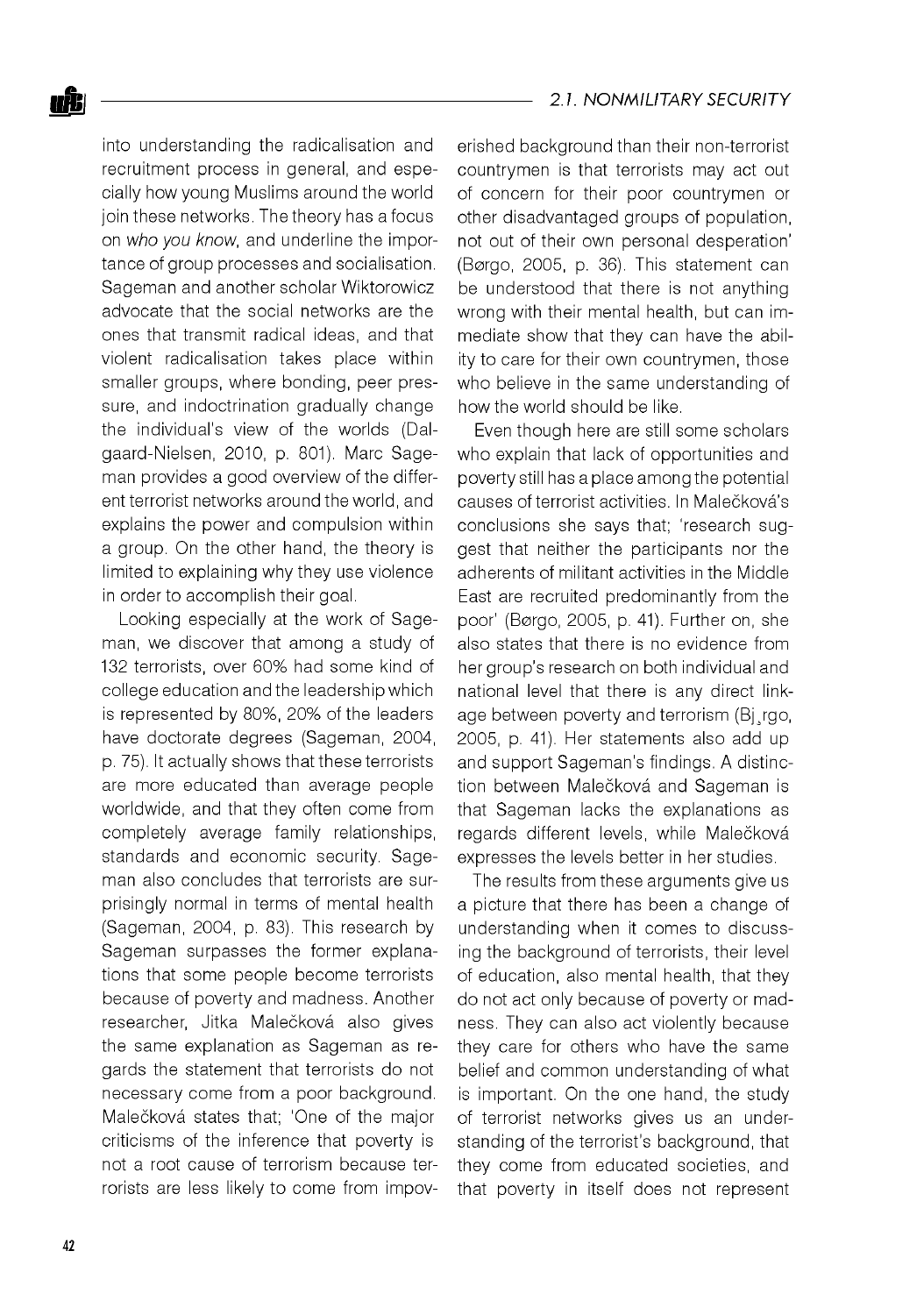a main reason. Marc Sageman also explains how the group members share common social background, common psychological make-up, and a particular situation at the time of recruitment (Sageman, 2004, p. 69). The network theory is providing a good overview of statistical information, but on the other hand, it is limited in seeing how some of the statistical information can give answers and it is useful to understand the radicalisation process.

# Internal and external aspects

There are different ways of understanding how individuals and groups become radicalised. Within the area of research there can be both internal psychological aspects within a person, but there can also be external factors like compulsion from outside, the society, other individuals or groups. Both scholars Sageman and Wiktorowicz focus on the power of small communicative communities to create shared worlds of meaning that shape identity, perceptions, and preferences. Wiktorowicz also explains the framing theory, which forms the individuals into collectivity. Network theory is more of a sociological theory and explains that radicalisation is a group process where extremist individuals radicalise other people within their social networks (Kleinmann, 2012, p. 280). According to the researcher Scott Kleinmann the network theory is only a part of understanding a radicalisation process, and that there are other theories that can complement the overall understanding. Kleinmann refers to other theories like national cultural theory, which make a distinction between individualists, who are more likely to attack their own people, and collectivists who are more likely to attack *outsiders* to defend the in-group. Another direction, which he mentions, is; 'that people who live in violent

regions and who witness terrorism regularly may seek to imitate terrorists or learn from a culture that glorifies terrorists' (Kleinmann, 2012, p. 280). One of the main arguments within network theory is the compulsion and power that happens within the terrorist network groups, the social bonding and the influence between the group members are external factors that influence each member over time. Network theory explains that the decisions to act violently lie within the group, as group decisions, not as single member's decisions. Another theory, the I3M by Kirkpatrick and Schneider provides a more generic theory, which can be applied to all different actors. It makes a framework, which contains both external and internal factors. The main factor of I3M model is *mobilisation,* which means how a person or a group acts and supports the social movement. For a person to be become mobilised there are three main facilitators; (1) *Identification* with the group, (2) *indoctrination,* how individuals get influenced to join the group and the last one is (3) *interest,* which is the curiosity for the movement. Underneath there are three incentives that trigger the person on physical, emotional and ideological ways through the facilitators (Kirkpatrick and Schneider, 2013, p. 24). This model provides a good overview and includes several factors, both internal and external factors that provide a more complete picture when analysing. Network theory has a lot of its focus on external factors, especially group compulsion in order to explain the radicalisation and decisionmaking process, but it immediately seems to lack the individual internal aspects, like motivation and incentives.

Scott Kleinmann divides the understanding of radicalisation into three levels. The first one is the (1) *individual-level,* which addresses internal forces which only directly affect the person who is radicalising;

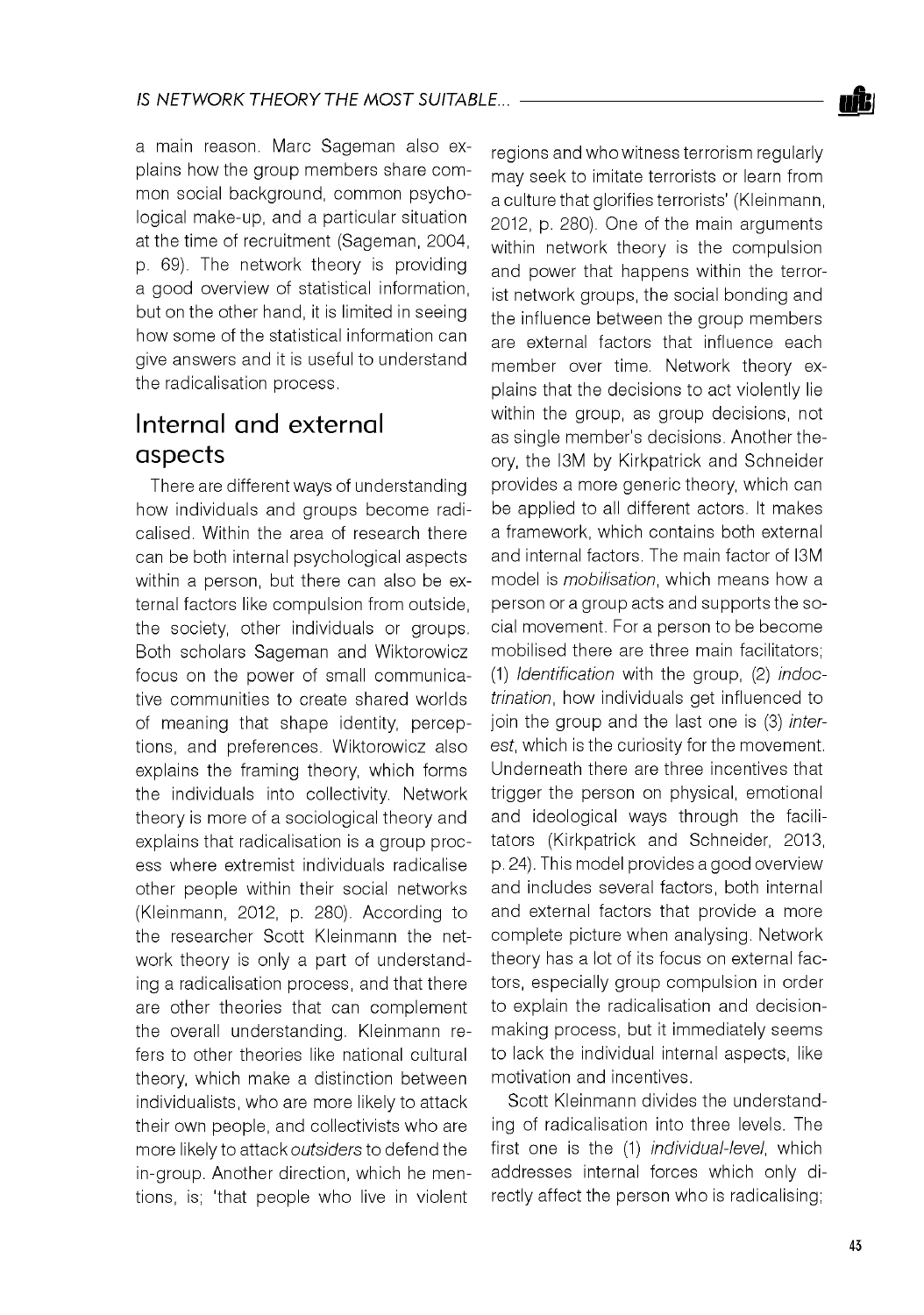(2) *group-level,* which includes top-down social movement and horizontal social-network recruitment; and (3) *mass-level,* which argues that societal forces or strains that affect large populations are radicalising mechanisms. Kleinmann's understanding is that by 'categorising radicalisation theories in this manner allows for comparison within and across disciplines' (Kleinmann, 2012, p. 280). Other theorists that search for answers about the radicalisation process are McCauley and Moskalenko. They explain different root causes to violence, both at individual, group and mass levels. In their studies one of their findings is that sometimes the decision to act violently appears to be a personal one, often triggered by an individual crisis in that person's life. It can be based on personal psychological aspects, such as grievances, insults, being an *outsider* in the society, not being understood, or not being loved (McCauley and Moskalenko, 2011). This theory goes more into explaining the depth of what happens at the individual level, and it shows that it can come from inside of a person, not necessarily from outside compulsion. To sum up, the network theory focuses more on external factors rather than inherent psychological characteristics or socioeconomic deprivation to understand violent radicalisation. The empirical background conclusions from network studies can be understood as limited, since they do not contain comparisons between different motivations and incentives at the individual level, nor make a distinction between radicalisation processes happening at different levels. In order to get a better understanding of terrorist radicalisation, it is important to see the process that happens at different levels of the society. Individual aspects to act violently are something that McCauley and Moskalenko have a better overview of in their studies, especially talking about the example concerning individual crisis as a trigger. Kleinmann's understanding of three levels of radicalisation, I3M model with its different factors, hereby both external and internal factors can complement network theory.

# Root causes and identity

There seems to be a common opinion among scholars that there is no single root cause of terrorism. Even though there can be many different causes, it is not a reason for stopping searching for different explanations. As mentioned above, McCauley and Moskalenko's research provides good explanations about individual, group and mass radicalisation. One of their main factors is grievance, which you can find at all three levels. Another researcher and film producer, Deeyah Khan has studied Brits who became religious fighters, but later they changed; they abandoned the status of being jihadists and later started to prevent others from joining the terrorist networks. One female tells her story about when she was raped in Britain. She went to the police, but the case lacked evidence and was closed down. She was not supported, the perpetrator was not prosecuted and she did not get any form of reconciliation. The woman became angry, especially towards the government. She searched for support and solutions, and wanted the perpetrator to be punished. As a part of that rejection she was neither heard nor understood and became radicalised. She said that in that new society perpetrators were punished within the system (Khan, 2015). Another example of grievance is also underpinned by the actions taken by the Black widows of Chechnya. Their way of sealing revenge for their own experience of rape, but also deaths of husbands, brothers, sons at Russians hands (McCauley and Moskalenko, 2011, p. 16). The reaction for revenge or justice can be against an individual or against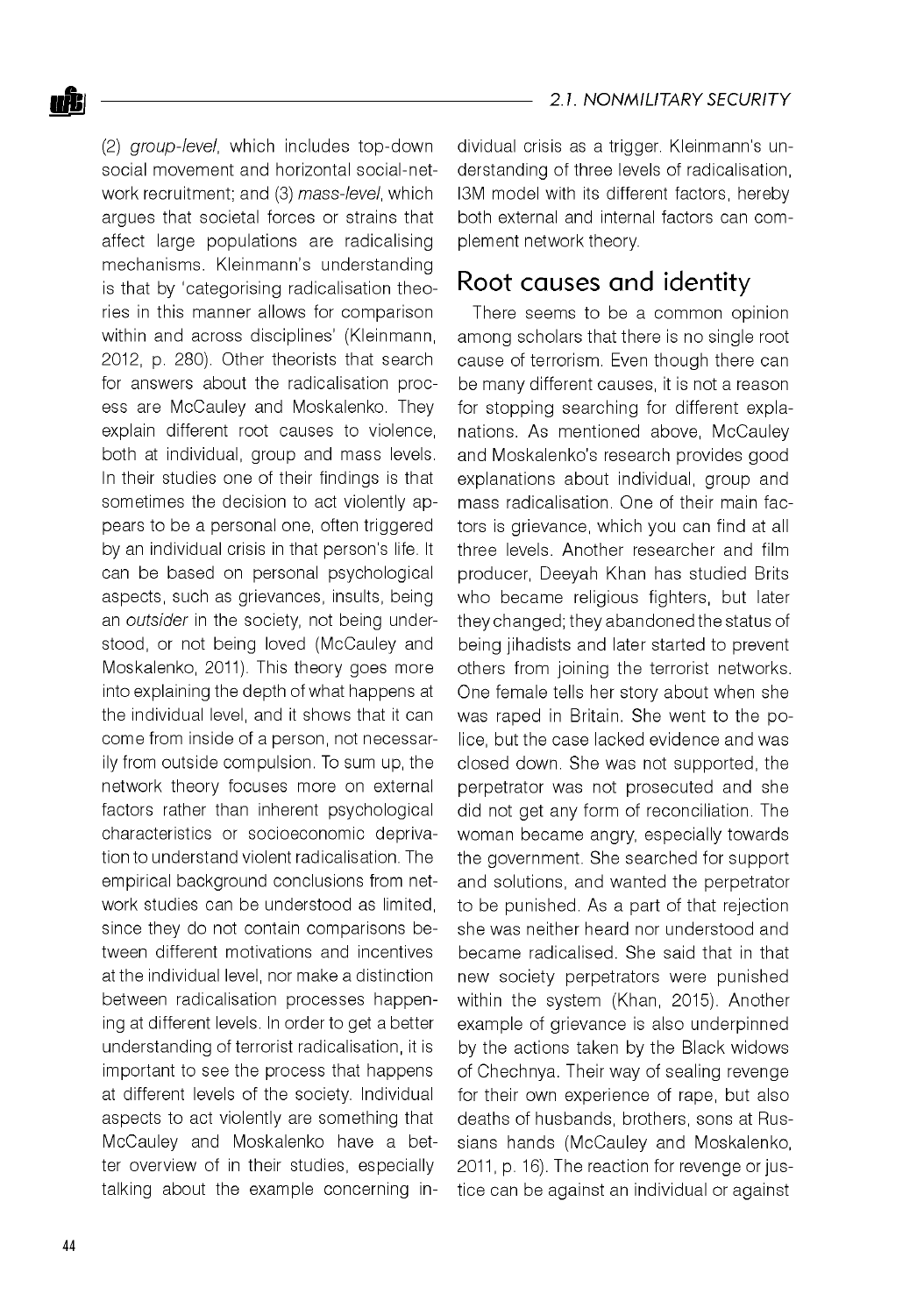a whole group. The examples show that one of the triggers to become violent can be the anger that appears not to be heard or understood when a terrible crisis appears. McCauley and Moskalenko explain it as follows; 'harm to self or loved ones can move individuals to hostility and violence towards perpetrators' (McCauley and Moskalenko, 2011, p. 13). Another scholar who studied Islamic radicalisation in Western Europe, Syed Mansoob Murshed identifies that also group grievance can be turned into individual grievance. He argues that 'low social standing may encourage individuals to abandon their primary identity in favour of other, less frowned upon, identities (Murshed, 2011, p. 265). In his conclusions, Murshed explains that 'political and economic inequalities suffered by Muslims, both worldwide and within Europe, are central to the formation of their collective grievances. Evidence from the country-based profiles further shows that discrimination against Muslims is rife, leading to conditions that are ripe for political mobilisation' (Mansoob Murshed, 2011, p. 275). The same aspects here mentioned are also represented in Khans documentary where young Muslims in Britain get angry at the government and society because they feel constantly watched, accused, suspected, feel as outsiders, and are not able to find their identity. In Scott Kleinmann's work you find the same arguments; 'joining a terrorist movement offers an identity stabilizer for people with low self-esteem or for those who, as excluded minorities, are searching for belonging as a way to consolidate and defend their identity' (Kleinmann, 2008, p. 280).

Not all persons who become terrorists are connected to a network; an example is the white male Anders Behring Breivik who killed 69 persons in Norway because he had a different view on how the environment should look like. It is though stated

that he is not mentally ill, and therefore he got convicted. He might share the same opinions as others, or other groups, but there were not any clear linking that he was integrated in a network. Another discussions in this case is how you categorize and see his actions, and whether they are an act of terrorism or mass murderer? Since there is no clear common definition of terrorism, it can be difficult to distinguish and categorize the activity.

Looking at the root causes and to understand violent radicalisation, there are theories that revolve around case-study approaches that have a more nuanced view of the different motivations and trigger factors that can lie within different individuals. In these studies, there are researchers like Petter Nesser who look at cases across Europe. He explains and shows that the socioeconomic profiles of individual members vary widely. Besides, he also discovers and identifies a limited number of personality types or roles within terrorist groups. These personalities have different roles and play different parts, also in the recruitment process and decision-making process (Dalgaard-Nielsen, 2010). On the one hand, network theory provides many factors to how people join terrorist networks, but somehow lack further explanations as root causes to violent actions. On the other hand, theories presented give more knowledge of root causes such as grievances at individual, group and mass levels, individual crisis as a trigger, feeling as an outsider of the society and not able to find their identity. As already mentioned, not all terrorists are connected to a network either, and these individual terrorists also need to be studied.

## Conclusion

Is network theory the most suitable for understanding terrorist radicalisation? In gen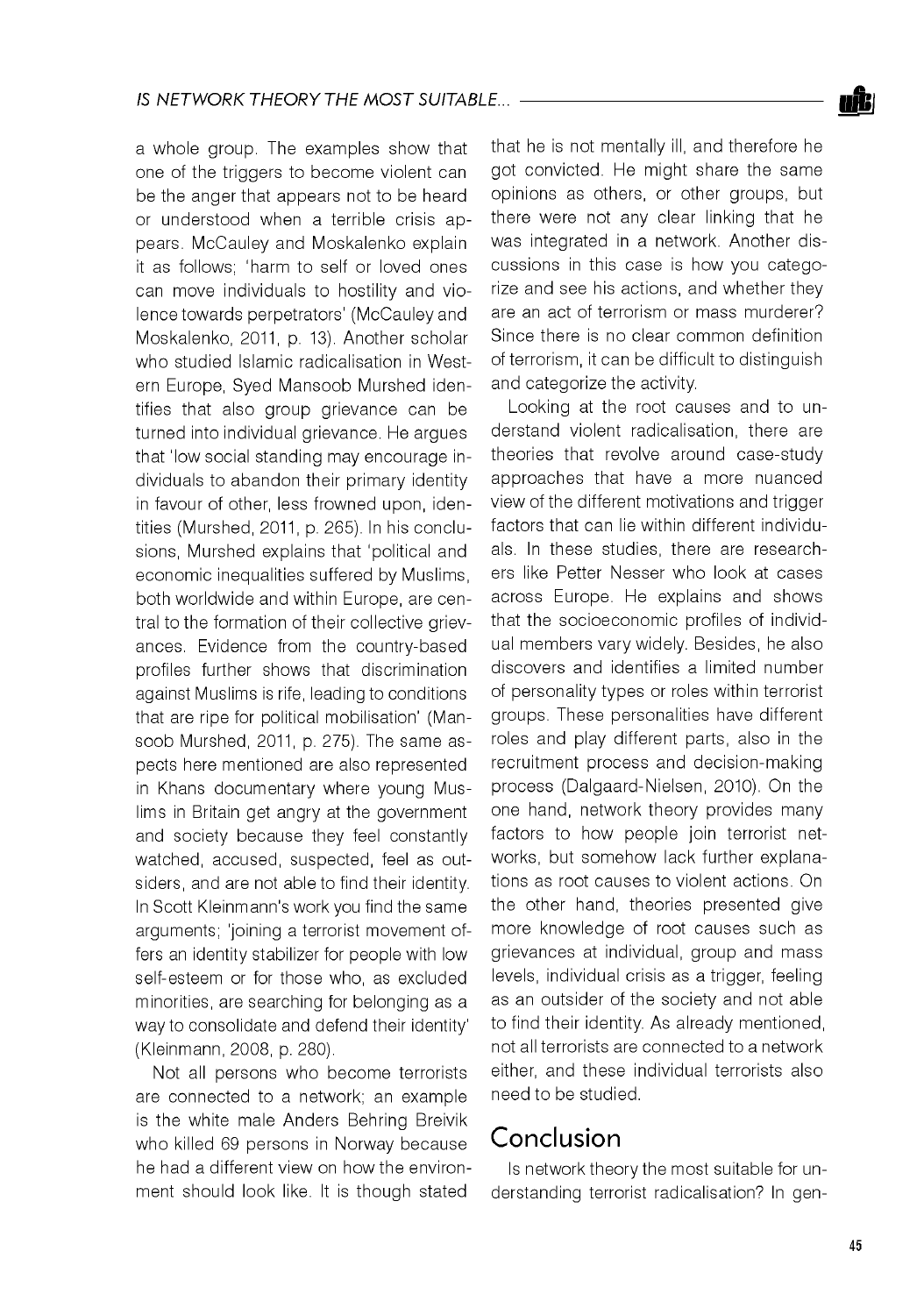eral, the answer is no. The network theory itself does not give a clear answer to why some people turn into violent actions, especially at the individual level. Though the theory provides a good overview of statistical information, such as the network itself, the connections between different individuals, and terrorists' background such as their level of education. It gives a good overview of the relations between individuals and explains the group compulsion and the recruitment process. On the other hand, it is limited to how to identify the root causes in order to understand the radicalisation process.

Also, the empiric background conclusions from network studies can be understood as limited, since they neither contain comparisons between different motivations and incentives at the individual level, nor the theory distinguishes the different levels within the radicalisation process. As mentioned before, network theory neither explores the root causes or triggers of violent actions thoroughly, nor makes a clear distinction between internal and external aspects that influence a person. Elements about individual aspects to act violently are something McCauley and Moskalenko have a better overview of in their studies, especially the example about how an individual crisis can be a trigger for violence, and also their explanations of grievances at different levels. Kleinmann's three levels of radicalisation and the I3M model can complement the network theory in offering a more structured analysis. The I3M model gives a good overview because it provides different facilitators and incentives, which can be applied to both individuals and groups. The model also includes triggers that can develop from both internal and external factors. The physiological incentives can be related to individuals and manipulation as a facilitator can be related to a group.

As final comments, all the different theories available use different sources, study different levels and areas of why some people become violent terrorists. It is rather difficult to provide only one theory that gives all the correct answers. Looking at all these different theories it seems that they need to be studied individually, but also compared to each other. The final argument is that the theories need to be looked at as complementary to each other, as they focus on the different levels of analysis. Even though network theory does not explain terrorist radicalisation, it is useful in a broad context, especially to drive the mapping of terrorist networks in general. The analysis can locate both informal and formal leaders, who are essential for the network survival and decision-making process. The information drawn from the network analysis can provide results, which are essential to counter terrorism. Further research and theories on terrorism might give or draw better links between the already mentioned theories. Research findings will change because the environment change, terrorism change and so do terrorists.

#### References

- B0rgo, T. 2005, Root Causes of Terrorism. Routledge, Taylor and Francis Group. London and New York.
- Coolsaet, R. 2011, Jihadi terrorism and the radicalizations challenge. European and American Experiences. Farnham: Ashqate.
- Dalgaard-Nielsen, A. 2010, Violent Radicalization in Europe: What We Know and What We Do Not Know. Studies in Conflict and Terrorism, Vol. 33, pp. 797-814.
- Della Porta, H. 2012, Patterns of radicalization in political activism. Social Science History, 36:3, pp. 311-320.
- Eilstrup-Sangiovanni, M. and Calvert, J. 2008, Assessing the Dangers of Illicit Networks: Why al-Qaida May Be Less Threatening Than Many Think. MIT Press.